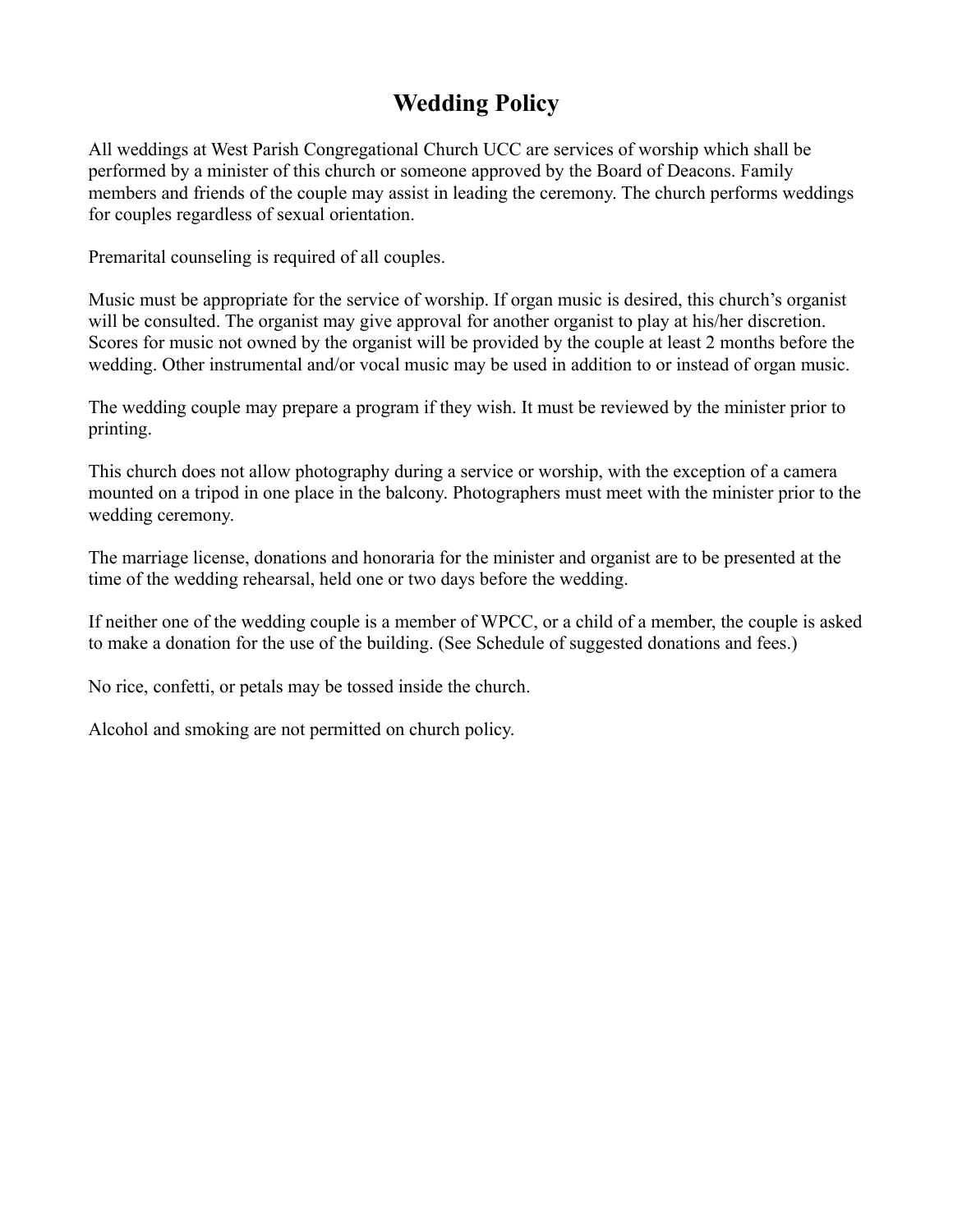# **Wedding Procedures**

West Parish Congregational Church believes that the decision to marry is a major life decision, best made as a joyous response to the Grace of God. The following procedures are intended to help to you deepen your appreciation of that grace and celebrate it with that the officiating minister (s), the other members of your wedding party, and the community which gathers to help you begin your marriage.

#### **Before the Wedding**

At least 6 months in advance of your intended wedding date, contact the minister of this church to arrange premarital counseling. With the approval of the pastor, another counselor may be chosen to do this work.

If another minister us to officiate, WPCC's minister is to be involved with the planning of the wedding.

Marriage "in the church" is often taken to mean a wedding in a particular building. A church, however, is a community of people. Regardless of whether members of this congregation are involved in your wedding, we do worship God here where you will be making your sacred vows. In order for you to become acquainted with this congregation in the spiritual home, we ask that you plan on worshiping with us before the wedding.

### **The Wedding Service**

The wedding servie itself is a service of worship. During the service God is glorified, thanked for bringing you two together, and asked to bless your marriage with spiritual presence and guidance. You are encouraged to take part in the planning of the service, so that the promises you make the scripture and other words spoken or sung may express your love and dependence on God in ways meaningful to you both. At the same time, the wedding service is an opportunity for others not only to witness and support your entrance into marriage, but also to praise God and be reminded of the significance of God's presence in your lives. Family members and friends of the wedding couple may assist in leading the ceremony.

## **Music**

Since the wedding is a worship service, music must be appropriate for the worship of God. IF you plan to have organ music or piano music (there is a grand piano in the sanctuary), please ask out organist to play, and supply him/her with written scores as needed at least two months before the wedding. If you plan to engage a different keyboardist, permission to do so is to be sought from the church's organist. Other instruments may be used instead or in addition to the organ. Vocalists are also welcome. All music must be approved by the WPCC minister. Scores of music not owned by the organist will be provided by the wedding couple at least 2 months before the wedding.

## **Photographs**

Photographs during the service itself – that is, after the processional and before the recessional – are not permitted, with the exception that a still photograph without flash or a videotape recording from a fixed location in the balcony may be made during the service. Prior to the ceremony, the photographer must meet with the officiating minister (s). Please arrange with your photographer to take photos in the sanctuary before or after the service. Please be sure your photographer and friends are aware of this policy. The church will be available for 1 ½ hours before your ceremony is scheduled to begin and up to ½ hour following the conclusion of your ceremony, unless the reception is at the church.